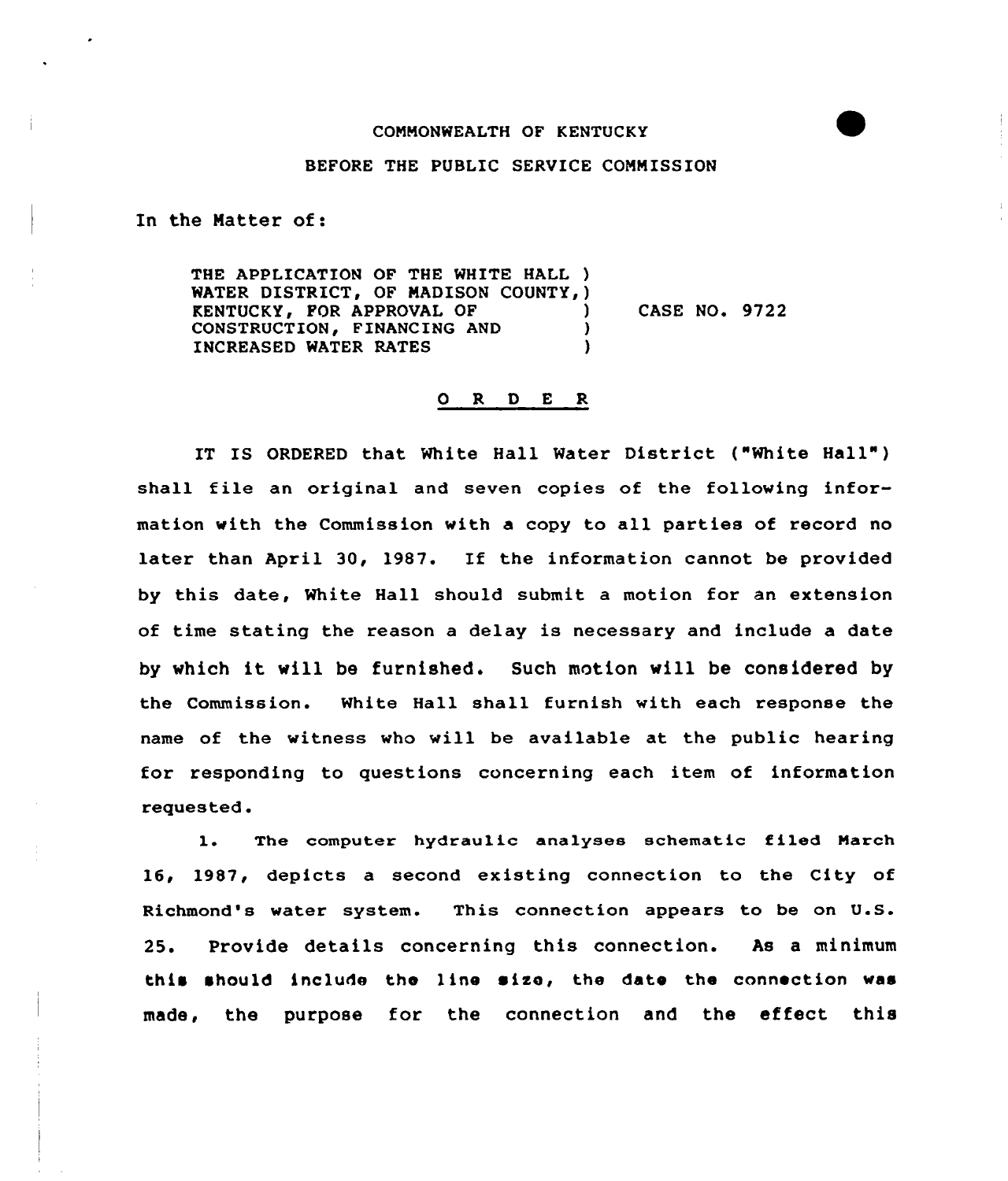connection has had on the operation of white Hall's system. The effects of this connection should be documented by appropriate field measurements and hydraulic calculations.

2. In response to the Commission's December 24, 1986, Information Request, White Hall stated that no pump characteristic curves were available for White Hall's existing pumps. Provide details of any field tests that were conducted on the existing pump stations (e.g. flow tests, pressure measurements, head loss tests, speed measurements, power consumption, etc.). If field tests were conducted, provide the results. If field tests were not performed, state why not. Also provide a detailed explanation of how the pump curves which were utilized in the computer hydraulic analyses were determined.

3. It appears that in both the hydraulic analyses of the existing and proposed systems Tank No. <sup>1</sup> and the Boone's Trace Tank are constantly full and no turnover of water takes place. In addition Pump No. <sup>1</sup> never operates. As such it would appear that these items of water plant serve no useful purpose and are not needed. Based on the above, provide details of %hite Hall' operational plans for these items of vater plant (e.g., the tanks and pump will be taken out, of service, the system will be operated such that the water levels will be made to fluctuate and the pump made to operate, etc.). ). The operational plans should be documented by appropriate field measurements and hydraulic calculations.

<sup>4</sup> The computer hydraulic analyses filed in this case for the proposed water distribution system depict the proposed pump

 $-2-$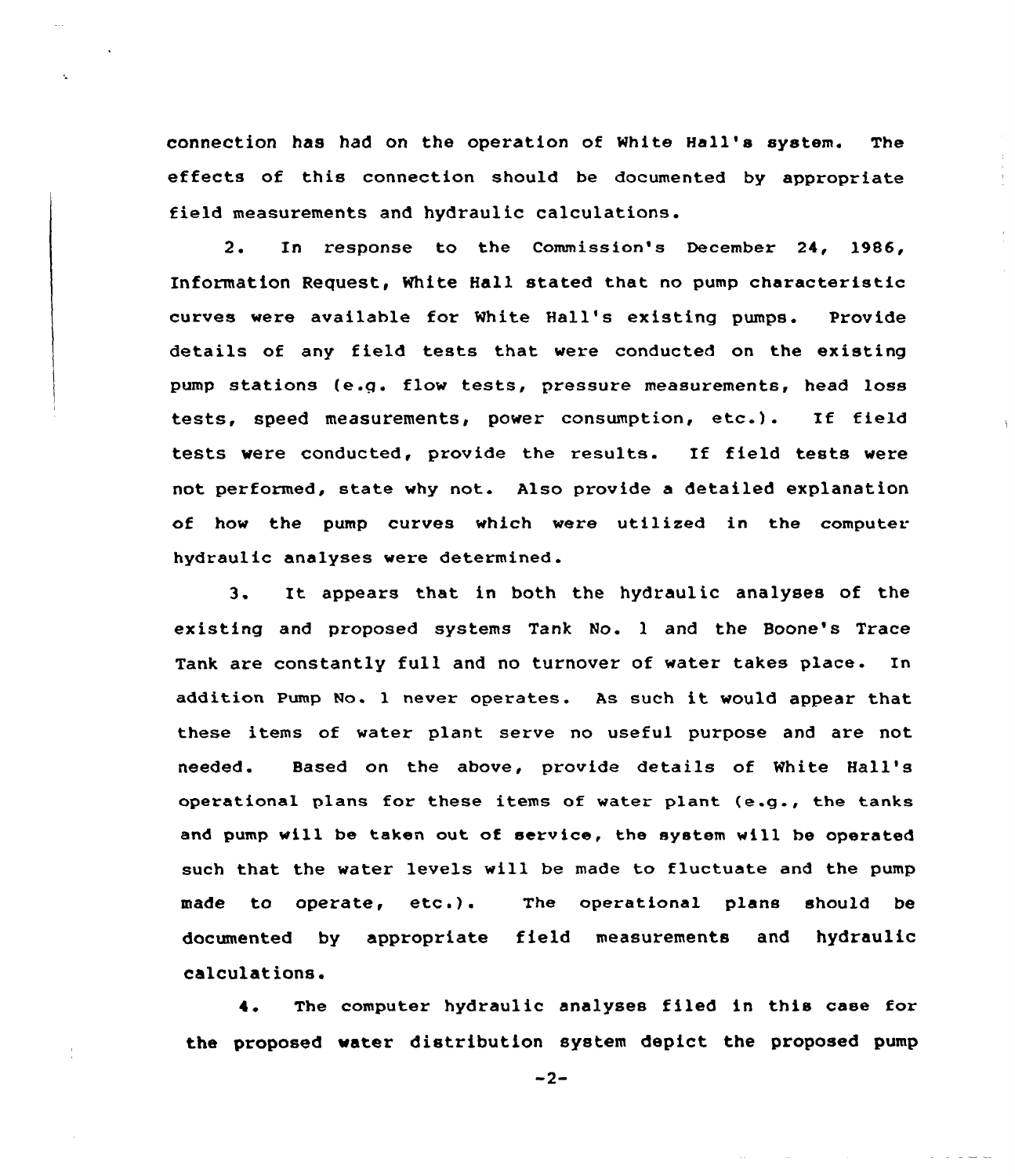station "operating out of range." This would indicate that this pump is unable to satisfy the system's hydraulic conditions as input. State whether this type operation is expected to occur after construction, and if it is expected, state what preventive measures or additional construction White Hall intends to perform to protect against this type of occurrence.

and the company of the company of the company of the company of the company of the company of the company of the company of the company of the company of the company of the company of the company of the company of the comp

5. The input for the existing and proposed water systems indicate that there are bypass lines around the existing pump stations (Pump No. <sup>1</sup> and Pump No. 2). Provide clarification concerning this matter. Also indicate how these lines function (e.g., the bypass lines are open all the time but pump pressure closes a check valve, the bypass lines are controlled by a valve which is closed during pump-on cycles and open during pump-off cycles and is activated by <sup>a</sup> control system from the pump, etc.).

6. In response to the Commission's December 24, 1986, Information Request, it was stated that fire hydrants were proposed to be installed for maintenance purposes as well as to refill fire department tank trucks. The installation of conventional fire hydrants in locations where it is known that they are incapable of functioning adequately appears to be an imprudent use of resources. Based on this, state whether any consideration was given to installing blow-off valves, drain valves or other equipment for flushing lines and filling tank trucks instead of conventional fire hydrants.

7. The computer hydraulic analyses filed in this case for the existing and proposed water distribution system indicate that the potential exists for the system to experience high pressure

 $-3-$